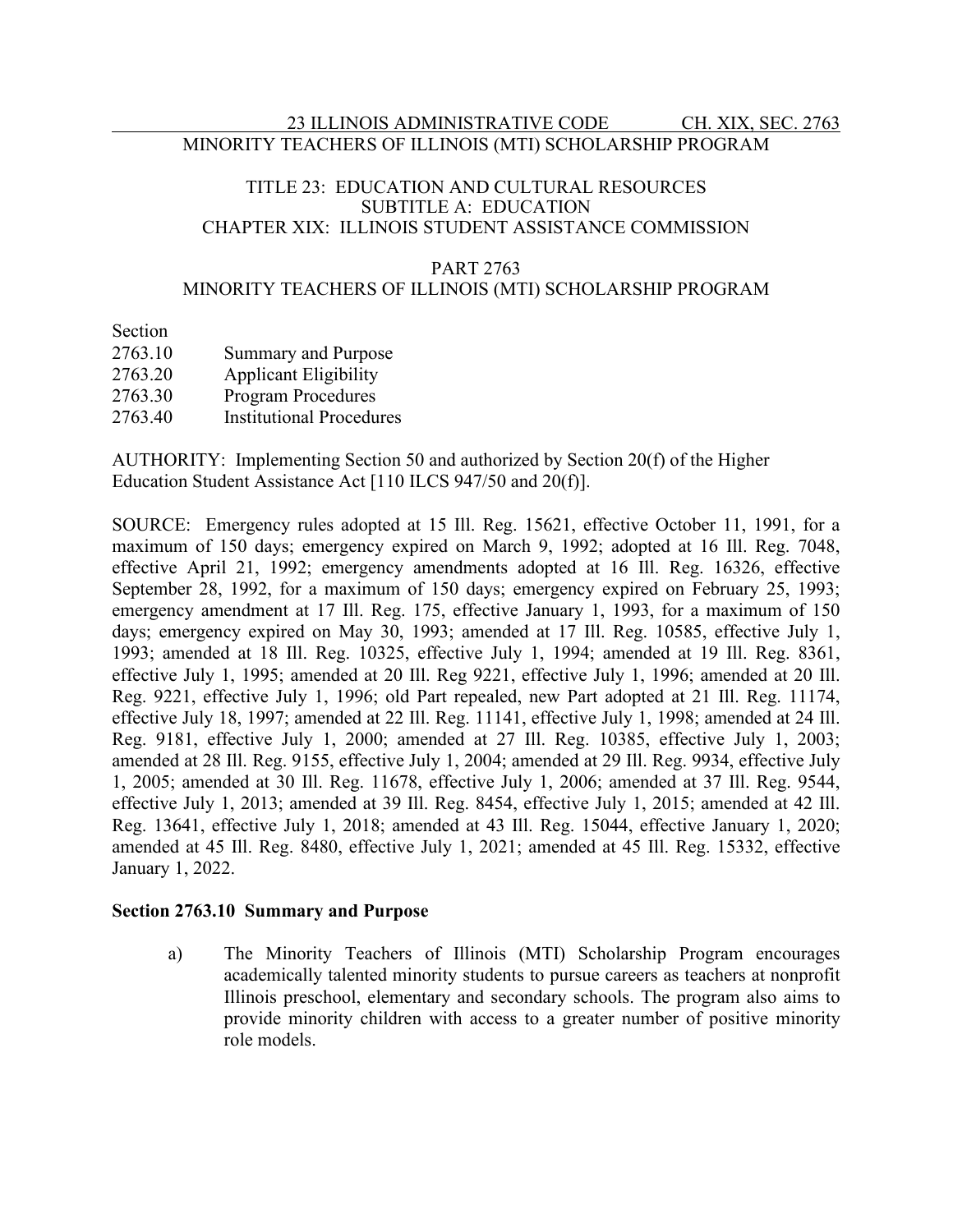# 23 ILLINOIS ADMINISTRATIVE CODE CH. XIX, SEC. 2763.10 MINORITY TEACHERS OF ILLINOIS (MTI) SCHOLARSHIP PROGRAM

b) This Part establishes the rules which govern the MTI Scholarship Program. Additional rules and definitions are contained in General Provisions, 23 Ill. Adm. Code 2700.

(Source: Amended at 27 Ill. Reg. 10385, effective July 1, 2003)

# **Section 2763.20 Applicant Eligibility**

- a) A qualified applicant shall:
	- 1) be a minority student or a qualified bilingual minority applicant;
	- 2) be a resident of Illinois;
	- 3) be a citizen or eligible noncitizen of the United States;
	- 4) be a high school graduate or a high school equivalency certificate recipient;
	- 5) be enrolled or accepted for enrollment on at least a half-time basis at an institution of higher learning and;
		- A) be enrolled or accepted for enrollment in a course of study which, upon completion, qualifies the student to be licensed as a preschool, elementary or secondary school teacher by the Illinois State Board of Education, including alternative teacher licensure; or
		- B) *if the applicant is already licensed to teach, be enrolled or accepted for enrollment in a course of study leading to an additional teaching endorsement or a master's degree in an academic field in which the applicant is teaching or plans to teach or has received one or more College and Career Pathway Endorsements (pursuant to Section 80 of the Postsecondary and Workforce Readiness Act) and commits to enrolling in a course of study leading to teacher licensure, including alternative teacher licensure.* [110 ILCS 947/50]
	- 6) if enrolled at the sophomore, junior, senior or graduate level, have earned a cumulative grade point average of 2.5 on a 4.0 scale; and
	- 7) be maintaining satisfactory academic progress as determined by the institution.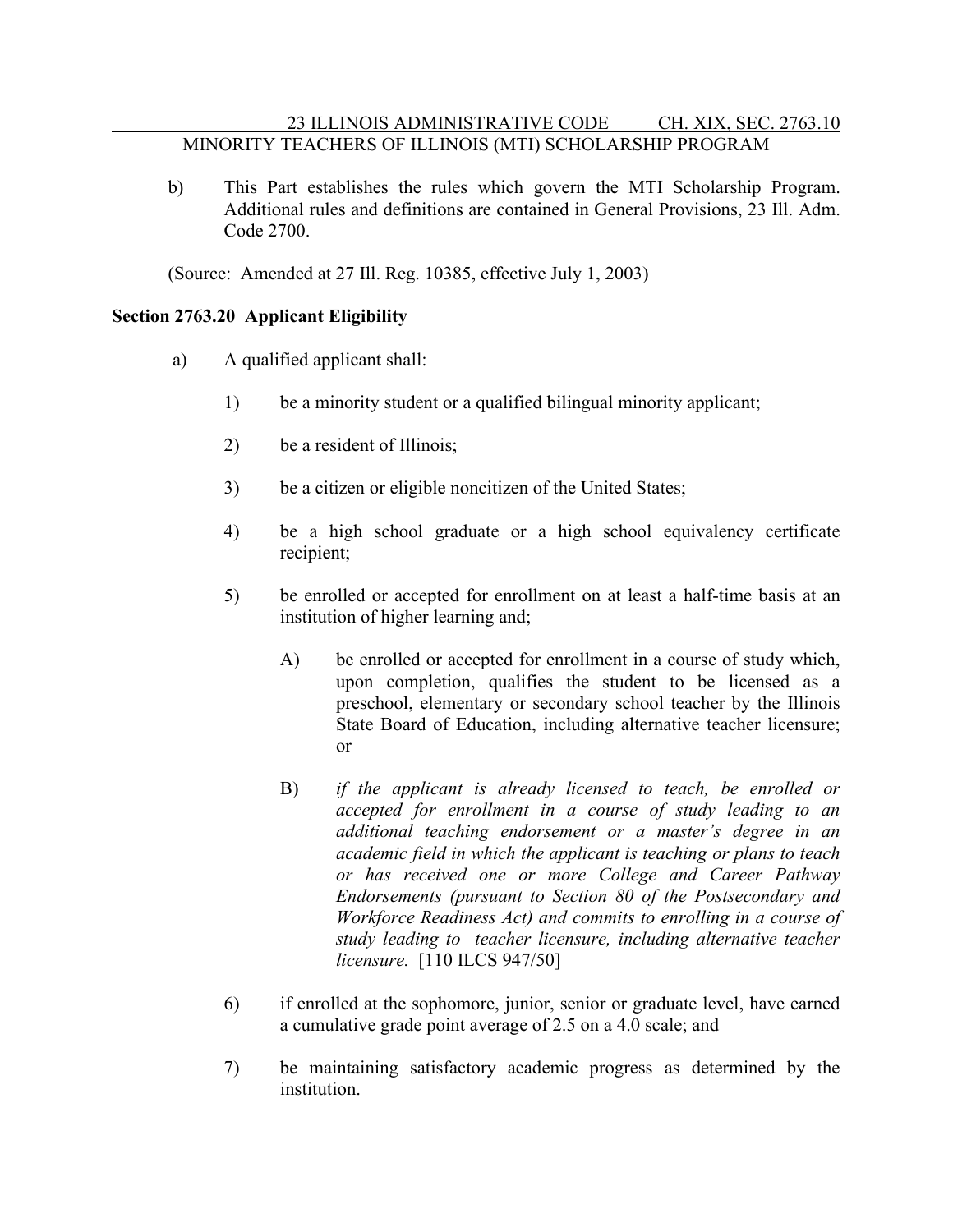# 23 ILLINOIS ADMINISTRATIVE CODE CH. XIX, SEC. 2763.10 MINORITY TEACHERS OF ILLINOIS (MTI) SCHOLARSHIP PROGRAM

b) In any academic year in which the qualified applicant accepts or receives financial assistance through the Paul Douglas Teacher Scholarship Program (23 Ill. Adm. Code 2762), Golden Apple Scholars of Illinois Program (23 Ill. Adm. Code 2764), the Special Education Teacher Tuition Waiver Program (23 Ill. Adm. Code 2765), or the Teach Illinois Scholarship Program (23 Ill. Adm. Code 2768), the qualified applicant shall not be eligible for scholarship assistance under this Part.

(Source: Amended at 45 Ill. Reg. 15332, effective January 1, 2022)

# **Section 2763.30 Program Procedures**

- a) An application for an MTI scholarship must be submitted annually and an applicant must also complete the Free Application for Federal Student Aid® (FAFSA). An ISAC application for the MTI Scholarship Program and a FAFSA must be completed and received by March  $31<sup>st</sup>$  immediately preceding the regular school year for which the scholarship is being requested, in order to receive priority consideration for an award.
	- 1) An application is available on ISAC's website.
	- 2) If the MTI application is incomplete, ISAC will notify the applicant. The applicant will then have an opportunity to furnish the missing information; however, the application will only be considered for processing as of the date when the application is complete and received by ISAC.
- b) When an appropriation for the MTI Scholarship Program for a given fiscal year is insufficient to provide scholarships to all qualified students, ISAC will allocate the available scholarship funds for that fiscal year to qualified students who submit a complete timely application, as specified in subsecton (a) based on the following order of priority:
	- 1) Funds will first be awarded to students who received the MTI scholarship in the prior academic year and who remain eligible for the MTI scholarship.
	- 2) If funds remain after the awarding of scholarships under subsection  $(b)(1)$ , at least 35 percent of the funds appropriated for scholarships awarded under this Section in each fiscal year shall be reserved for male qualified applicants*. If ISAC does not receive enough applications from qualified male minorities on or before January 1 of each fiscal year to award 35% of the funds appropriated for these scholarships to qualified male minority applicants, then ISAC may award a portion of the reserved funds to qualified female minority applicants.*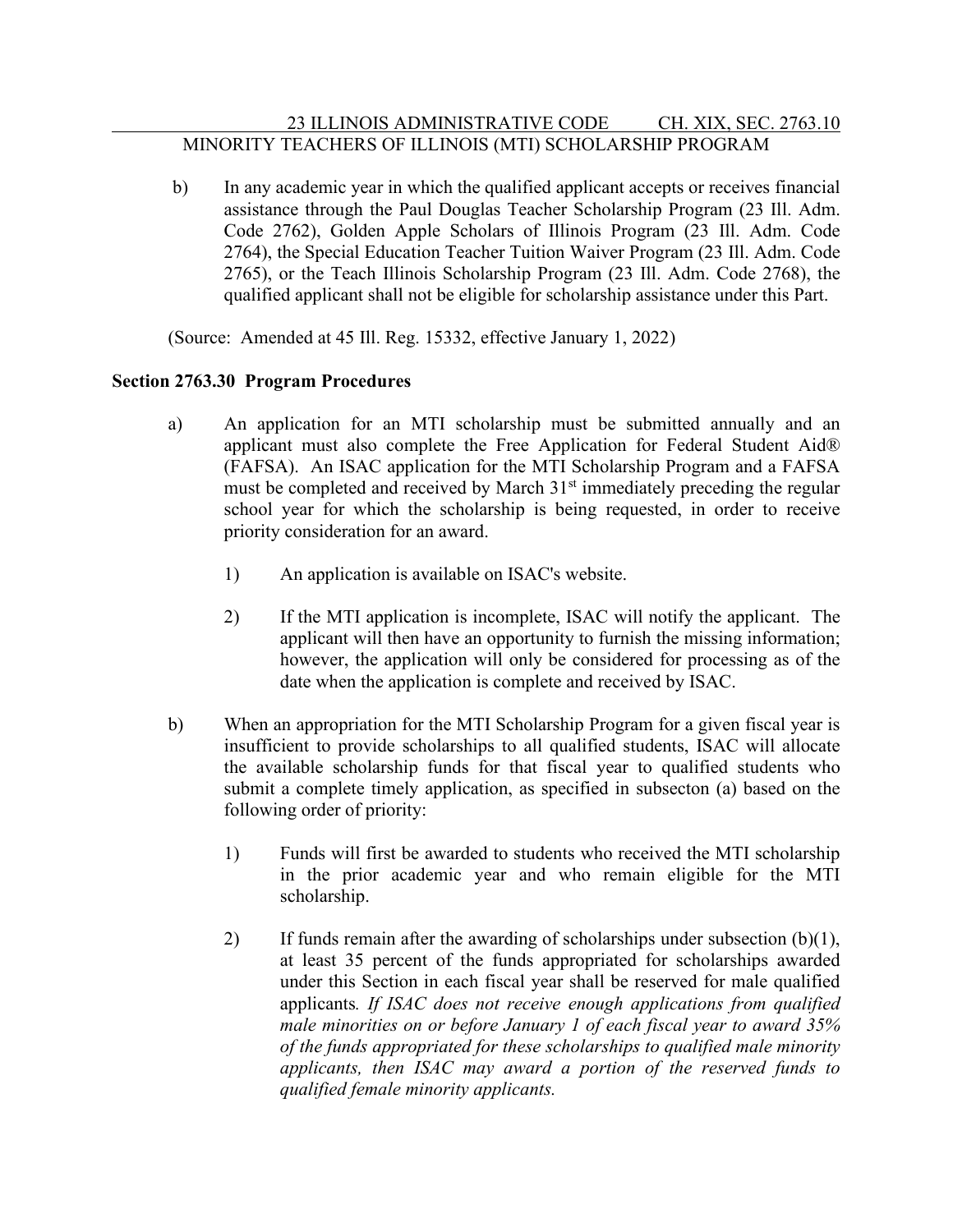# 23 ILLINOIS ADMINISTRATIVE CODE CH. XIX, SEC. 2763.30 MINORITY TEACHERS OF ILLINOIS (MTI) SCHOLARSHIP PROGRAM

- 3) *When at least \$2,850,000, but less than \$4,200,000 is appropriated in a given fiscal year for MTI scholarships, then* to the extent allowed by the amount of funding that remains, *at least 10% of the funds appropriated shall be reserved for qualified bilingual minority applicants, with priority being given to qualified bilingual minority applicants who are enrolled in an educator preparation program with a concentration in bilingual, bicultural education*.
- 4) *When at least \$4,200,000 is appropriated in a given fiscal year for MTI scholarships, then* to the extent allowed by the amount of funding that remains, at *least 30% of the funds appropriated shall be reserved for qualified bilingual minority applicants, with priority being given to qualified bilingual minority applicants who are enrolled in an educator preparation program with a concentration in bilingual, bicultural education.* [110 ILCS 947/50]
- 5) To the extent allowed by the amount of funding that remains after awarding to those applicants in the priority categories in subsections (b)(1) through (4), ISAC may award the remaining funds to other qualified applicants.
- c) When an appropriation for the MTI scholarship in any given fiscal year is insufficient to provide scholarships to all qualified applicants within any of the categories in subsection (b), ISAC shall prioritize awards within that category in the following order:
	- 1) to students that demonstrate the most financial need;
	- 2) to students with the earliest date of received completed applications; and
	- 3) to qualified applicants enrolled at or above the junior level.
- d) No recipient may receive more than 8 semesters/12 quarters of scholarship assistance under this program.
- e) Scholarship funds are applicable towards up to two semesters/three quarters of study within a regular school year.
- f) Qualified applicants may be required to furnish the postsecondary institution at which they are enrolled with a copy of their high school transcripts, any other documentation verifying high school graduation, or a copy of their high school equivalency certificates.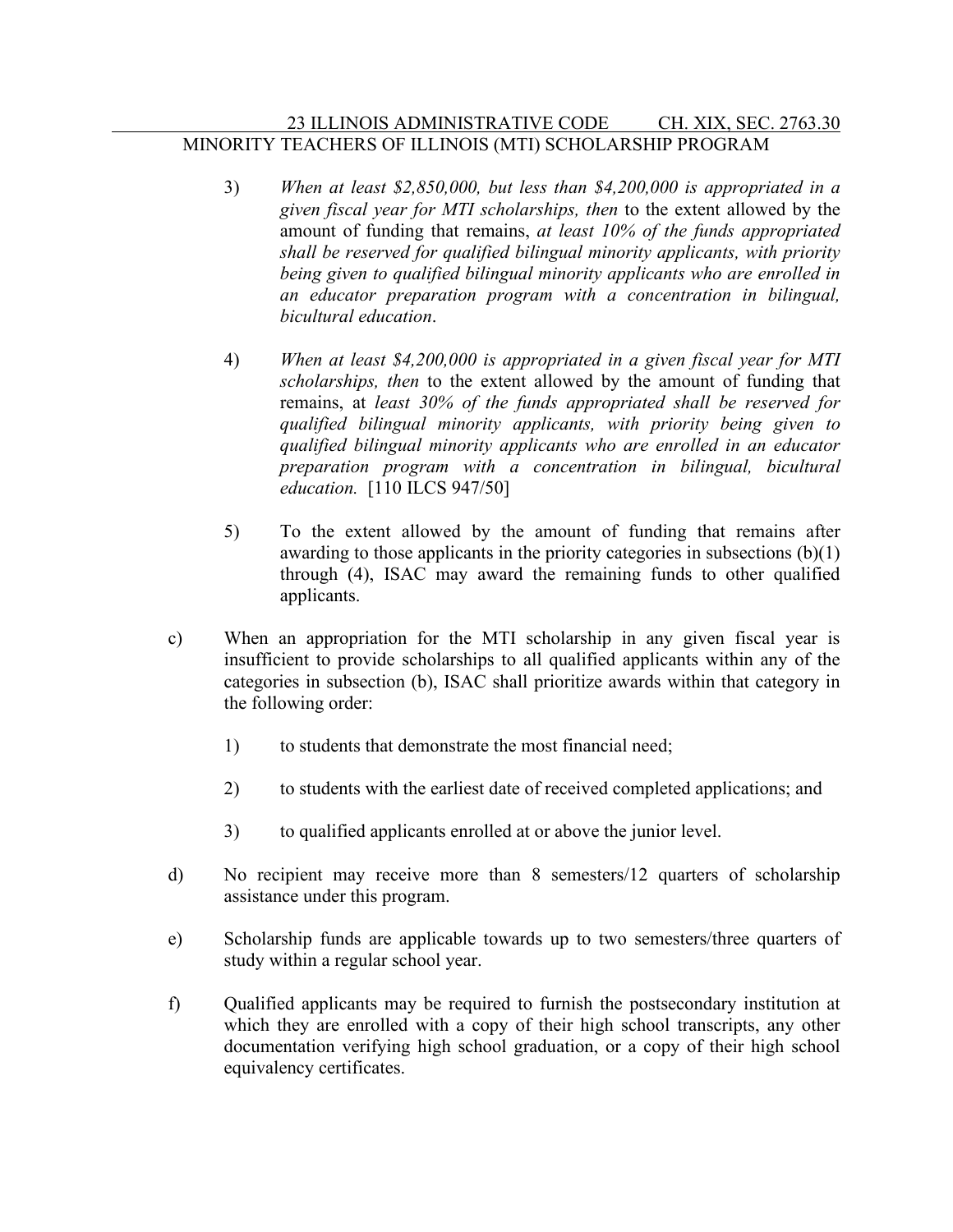- g) Prior to receiving scholarship assistance under this Part, the qualified applicant must sign a Teaching Agreement/Promissory Note that is submitted to ISAC. The Teaching Agreement/Promissory Note shall include the following stipulations:
	- 1) the recipient pledges to teach, on a full-time equivalent basis, for one year for each year of scholarship aid received, or for any portion of a year for which aid was received, under this Part;
	- 2) the recipient shall begin teaching within one year following the completion of the program for which the recipient received assistance under this Part, and shall teach on a continuous basis for the required period of time;
	- 3) the teaching requirement will be fulfilled at a nonprofit Illinois public, private or parochial preschool, elementary school or secondary school at which no less than 30 percent of the enrolled students are minority students, as certified by the Illinois State Board of Education (ISBE). If a recipient received an MTI scholarship as a qualified bilingual minority applicant, the recipient may instead fulfill the teaching obligation in a transitional bilingual education program (as defined by Article 14 C of the School Code) or in a school in which at least 20 English learner students in the same language classification are enrolled;
	- 4) if the teaching requirement is not fulfilled, the scholarship converts to a loan and the recipient must repay the entire amount of the scholarships prorated according to the fraction of the teaching obligation not completed, plus interest at a rate of interest equal to five percent and, if applicable, reasonable collection fees;
	- 5) the recipient agrees to provide ISAC with evidence of compliance with program requirements (e.g., responses to annual follow-up questionnaires, etc.); and
	- 6) the recipient promises to use the proceeds of the scholarship for educational expenses.
- h) A recipient of a scholarship awarded under this Part shall not be in violation of the agreement entered into pursuant to subsection (h) during periods in which the recipient:
	- 1) serves, for not more than three years, as a member of the United States Armed Forces;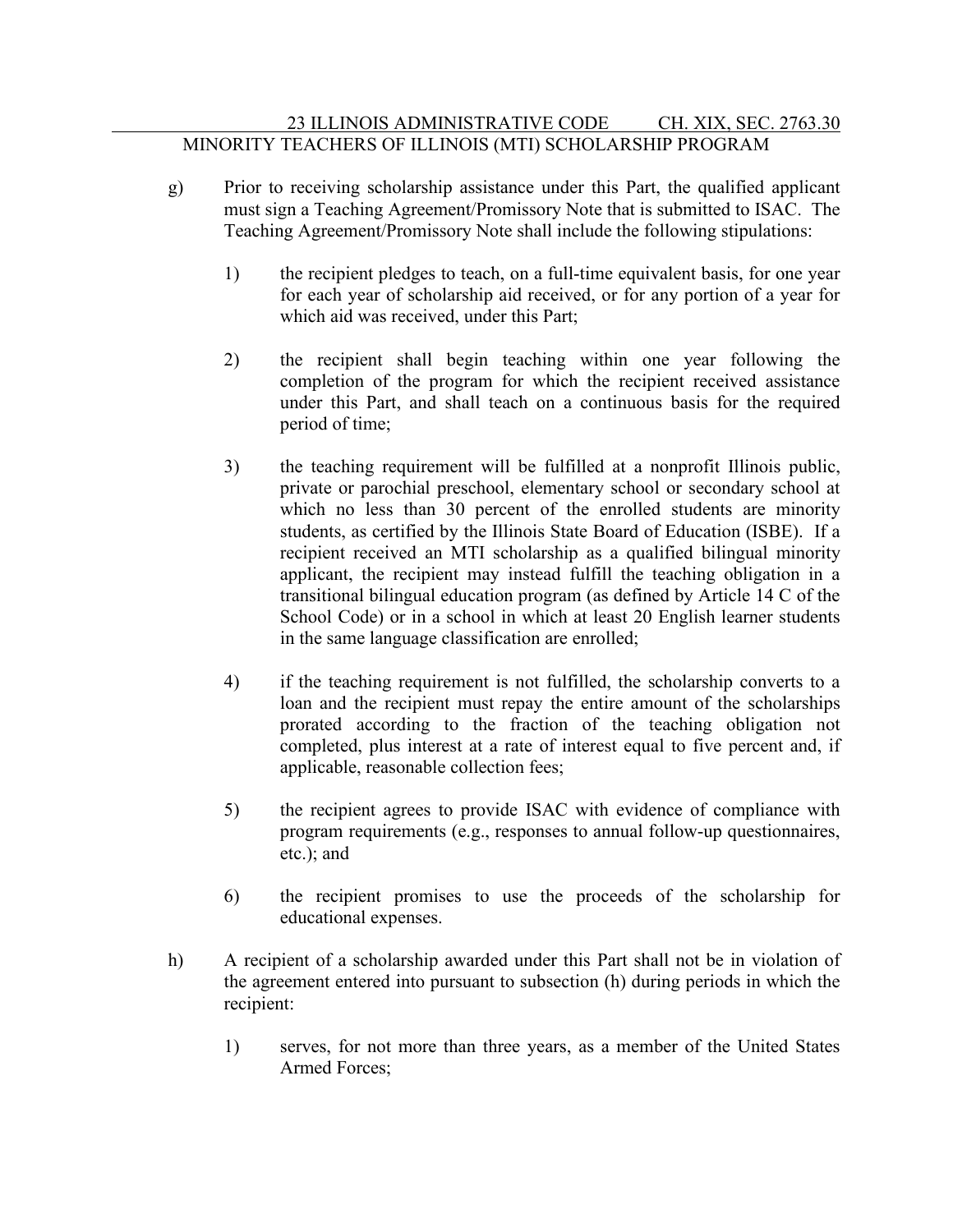- 2) is enrolled on a full-time basis as a graduate student in a course of study related to the field of teaching at an institution of higher learning;
- 3) is temporarily totally disabled, for not more than three years, as established by the sworn affidavit of a licensed physician;
- 4) is actively seeking but unable to find full-time employment as a teacher at a school that satisfies the criteria set forth in subsection (h)(3) for one continuous period not to exceed two years, and is able to provide evidence of that fact;
- 5) is taking additional courses, on at least a half-time basis, needed to obtain licensure as a teacher in Illinois; or
- 6) is fulfilling teaching requirements associated with other programs administered by ISAC if the recipient cannot concurrently fulfill them in a period of time equal to the length of the teaching obligation.
- i) If a recipient is required to repay any portion of the scholarship, the repayment period shall be completed within 10 years after the scholarship converts to a loan. This 10 year period may be extended if the recipient:
	- 1) serves, for not more than three years, as a member of the United States Armed Forces;
	- 2) is temporarily disabled, for not more than three years, as established by the sworn affidavit of a licensed physician;
	- 3) is seeking and unable to find full-time employment, for one continuous period not to exceed two years, and is able to provide evidence of that fact;
	- 4) withdraws from a course of study leading to licensure as a teacher but is enrolled full-time in another academic discipline; or
	- 5) is pursuing a graduate course of study and is enrolled on a full-time basis for one continuous period of time not to exceed three years.
- j) During the time a recipient qualifies for any of the extensions listed in subsection (j), the recipient shall not be required to make payments and interest shall not accrue.
- k) A recipient shall enter repayment status on the earliest of the following dates: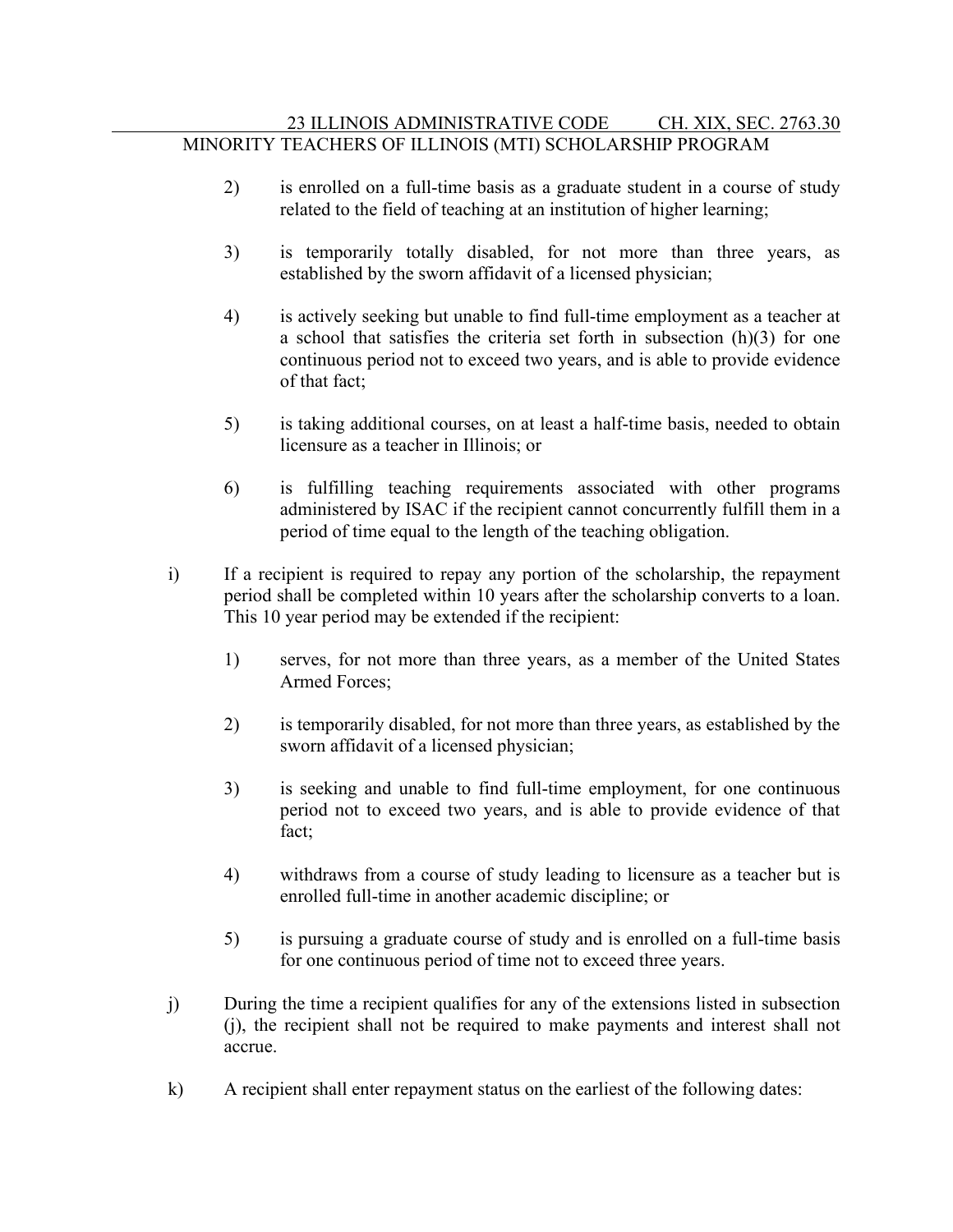# 23 ILLINOIS ADMINISTRATIVE CODE CH. XIX, SEC. 2763.30 MINORITY TEACHERS OF ILLINOIS (MTI) SCHOLARSHIP PROGRAM

- 1) the first day of the first calendar month after the recipient has ceased to pursue a course of study leading to licensure as a teacher at the preschool, elementary or secondary level, but not before six months have elapsed after the cessation of at least half-time enrollment in such a course of study;
- 2) the date the recipient informs ISAC that the recipient does not plan to fulfill the teaching obligation; or
- 3) the day after the latest date upon which the recipient must have begun teaching after completing the postsecondary education for which the scholarship was awarded.
- l) A recipient shall not be required to repay the amount of the scholarships received if the recipient becomes permanently totally disabled as established by the sworn affidavit of a qualified physician (see, e.g., 34 CFR 682.402(c)), or if the recipient's representative provides ISAC with a death certificate or other evidence that the recipient has died.
- m) *If the MTI Program does not expend at least 90% of the appropriated amount in a given fiscal year for three consecutive years and ISAC does not receive enough applications by January 1 each year from the groups identified for reserved funds, then up to 3% of appropriated funds for the next three fiscal years shall be allocated to increase awareness of the program and for the recruitment of Black males. ISAC will make a recommendation to the General Assembly by January 1 of the following fiscal year regarding whether the amount allocated to increasing awareness and recruitment should continue beyond the three-year period.* [110 ILCS 947/50]

(Source: Amended at 45 Ill. Reg. 15332, effective January 1, 2022)

### **Section 2763.40 Institutional Procedures**

- a) The institution shall submit eligibility information for qualified applicants in sufficient time for ISAC to make award announcements.
- b) MTI awards are paid directly to the approved institution of record that certifies to ISAC that the applicant is an eligible recipient.
	- 1) ISAC will annually establish priority claim dates for the submission of payment requests and inform schools of the required priority dates.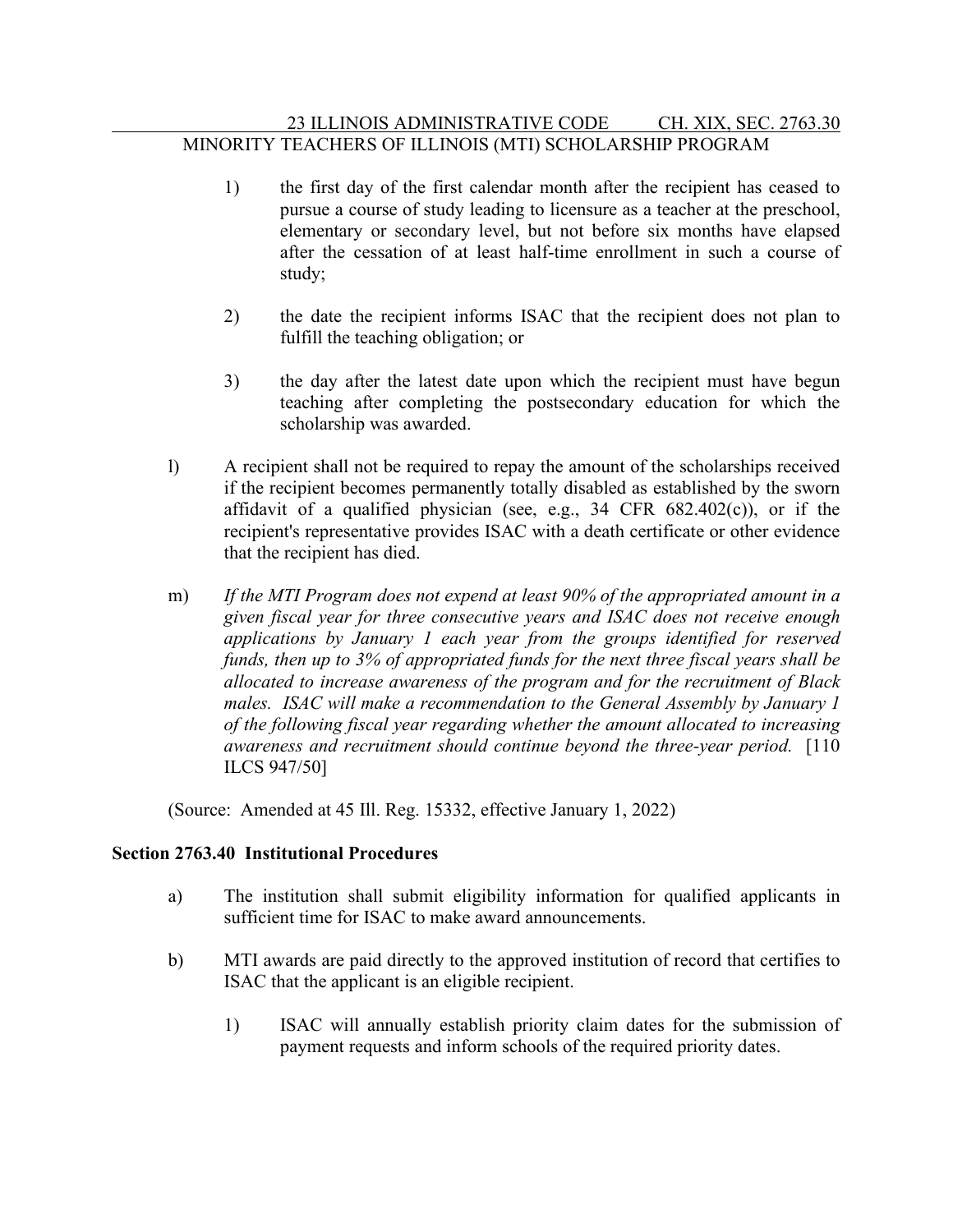# 23 ILLINOIS ADMINISTRATIVE CODE CH. XIX, SEC. 2763.40 MINORITY TEACHERS OF ILLINOIS (MTI) SCHOLARSHIP PROGRAM

- 2) Late payment requests will result in delayed processing of payments. Payment requests are processed in the sequence of receipt by ISAC and as funds are available.
- 3) Institutions may submit their payment requests beginning 10 days prior to the start of classes for the term for which payment is being requested.
- c) ISAC shall disburse scholarship funds in two or three installments, depending on the number of terms financed by the scholarship, except that multiple disbursements shall not be required in cases where the applicant's eligibility is not determined until the final term of the regular school year for which the scholarship is being awarded or when a student is attending only one term and the maximum award does not exceed the student's cost of attendance.
- d) Funds shall be remitted by ISAC to institutions on behalf of the recipients.
- e) Upon receipt of scholarship funds, the institution shall verify the recipient's enrollment status for the term for which the award was intended. If enrolled, the institution may credit the scholarship funds to the recipient's account for expenses due and payable. The balance of the disbursement shall be released to the recipient.
- f) Upon receipt of the scholarship funds, if the recipient has withdrawn from enrollment for the terms for which the award was intended, the institution shall return the amount of the scholarship payment to ISAC.
- g) Scholarship Amount
	- 1) MTI scholarships are applicable only toward tuition and fees and room and board charges or commuter allowances, if applicable.
	- 2) The annual scholarship amount shall be computed by the institution and must be the lesser of:
		- A) tuition and fees plus room and board expenses charged by the institution;
		- B) tuition and fees plus the standard commuter allowance for students living off-campus; or
		- C) \$5000; unless at least \$2,850,000 is appropriated in a given fiscal year for the MTI Program, then, \$7,500 in that year and in each fiscal year thereafter.